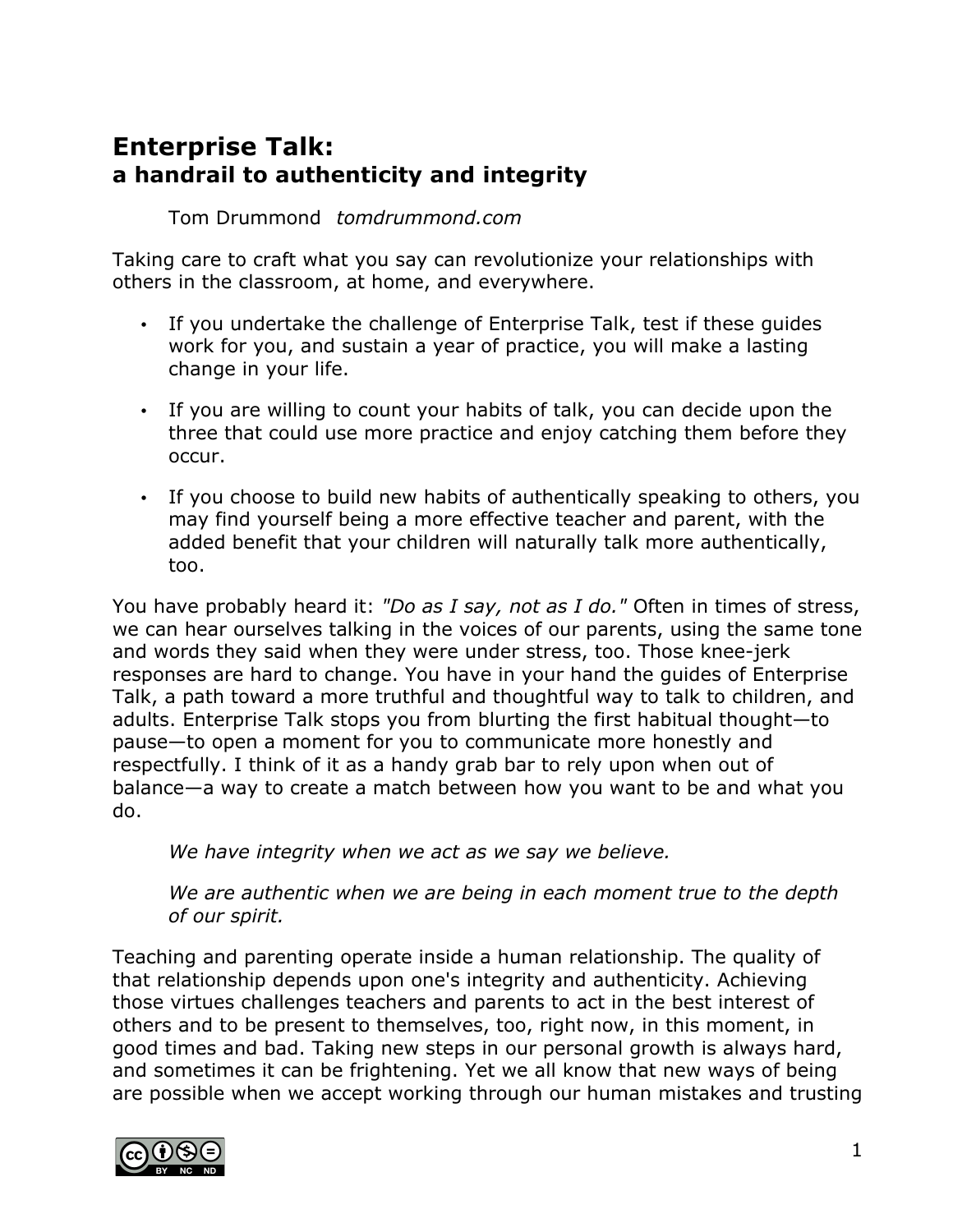in our natural wisdom and kindness to guide our way. Gradually, as we are more able to walk our talk, be true to ourselves, and laugh at our mistakes, we build our integrity and authenticity in our own way.

To teach well or parent well requires an awareness of self, like having a security camera watching at every moment. This self-awareness enables us to anticipate what we are about to do, so we can pause in that very moment to preview our immediate reaction, and, if necessary, invent something better than what first came to mind. Our awareness in the moment and a brief pause to think allows us to lay aside ingrained habits and explore a more authentic way of being. These little moments of correction enable us to act less out of habit and more spontaneously fresh.

I liken the feeling to setting down a heavy suitcase. Relieved of the weight of habit, we gradually become more relaxed in the ambiguity and complexity of life with children. We become comfortable, flowing spontaneously and fearlessly, giving children the gift of being present for them with unconditional, positive regard.

## **Clarifying What We Want to See**

I have treasured discussions with my colleagues about what we are trying to do for children. Over years those spicy conversations gradually enabled me to articulate that in the clearest way possible, so I could align my actions toward ends everyone could see.

### **VALUES: I offer to you four visible indicators of children doing what I value.**

- I am most happy with education when I see children being who they are, individually and uniquely, engaged in actions that they choose, at once benefiting themselves and the group.
- I enjoy seeing children having fun, laughing and being playful while doing real work, alone and with others achieving group goals cooperatively.
- I like it when children step willingly into something new and stay focused at their intentions until they achieve their chosen ends.
- I am thrilled when children recognize the significance of their personal expression and when they spontaneously celebrate each other's achievements.

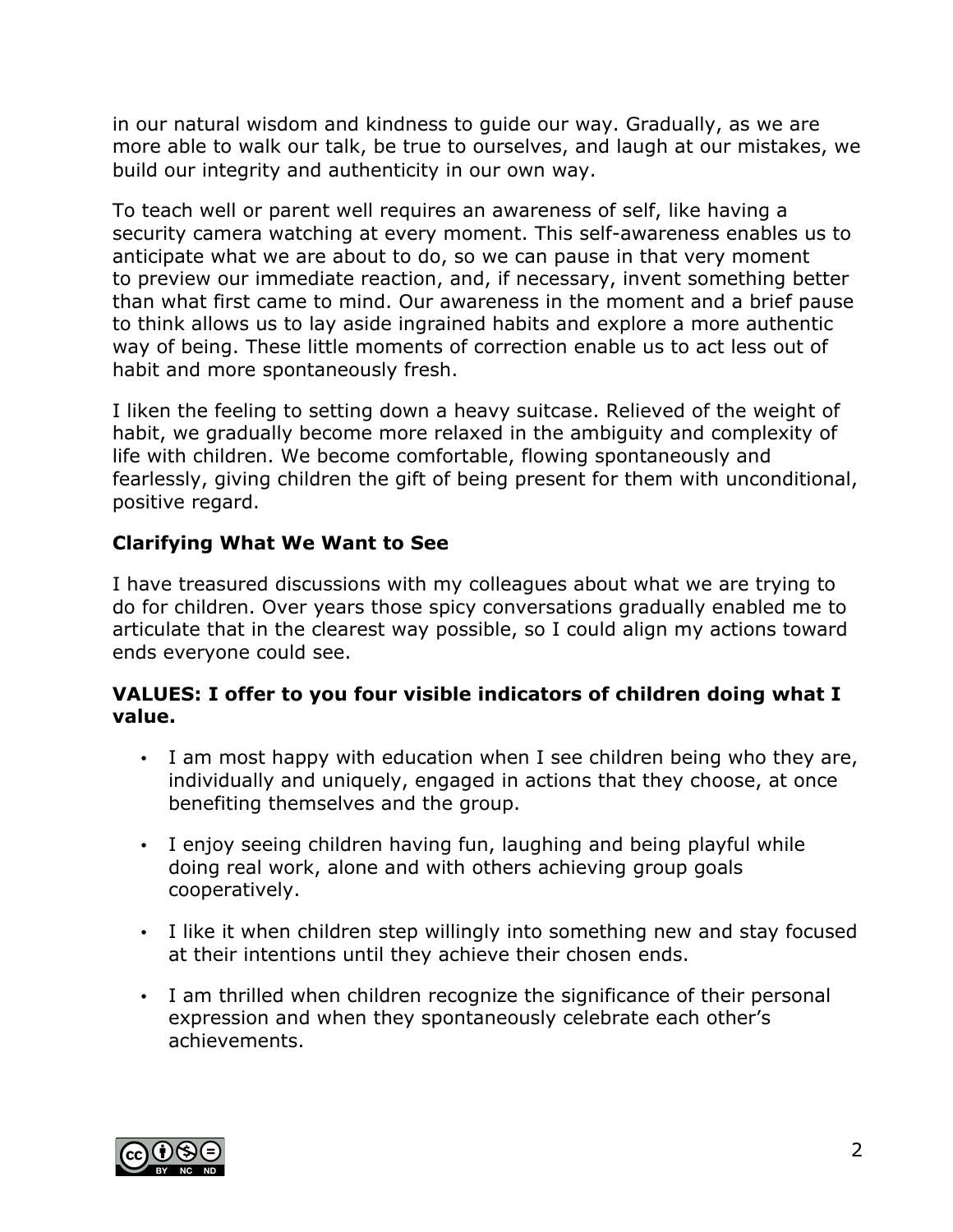### **ALIGNMENT I can tell when I am doing well as a parent or a teacher if two things are aligned.**

- 1. *I see the learners doing what I value,* **and simultaneously**
- 2. *I am being the person I most want to be.*

I define things being "right" when both integrity and authenticity are in harmony marking this moment as a life well lived.

### **Enterprising Children**

I can't imagine a more worthy goal for the early years of childhood education than to have all children enter common school with a passion to explore, express, and listen and with a disposition to participate in a cooperative, responsible community. I have often thought how essential it is to life on Earth if children at age six took initiative, cooperated with others, and persevered through difficulty, without passivity or resistance in any form. It's the dream.

Since we don't have a word in English that encompasses all of these dream dispositions, I decided to invent one. After working through my thesaurus I chose the word **Enterprise***.* It's a word that encompasses it for me.

#### Enterprise: *Energy*. *Boldness. Ingenuity. Seizing the moment. Readiness to embark on new adventures.*

I use the word Enterprise to encapsulate a goal for the early years of childhood. My wish is for all children to be *Enterprising Children.* I think it is a realistic goal that's truly possible to attain. If a tipping point might be reached, say 15% of the environments for children, agreed that the cluster of values that I call Enterprise is vital, even crucial, for our children, we might recreate a healthy planet.

We can help each other create the conditions for Enterprising Children to flourish. But like a farmer growing a carrot, we cannot **make** these dispositions grow. We cannot **make** children be cooperative or curious. If we say, *"All right, children, work hard! Get things created. Work together and help each other when they need it. Be happy. And be proud of yourselves!"* it won't happen. We may find the opposite reaction. As the saying goes, you can't push a string. Rather, Enterprising Children grow in their own way, rise to their own fruition, by living in an optimum environment where adults care to see that happen.

I have personally seen over a thousand people take on the journey of Enterprise Talk and attain an ability to create a classroom or family of happy, energetic, enterprising children, who participate happily in their communities. If you share the values of a cooperative, democratic learning community, I invite you commit to practicing Enterprise Talk long enough to have it become

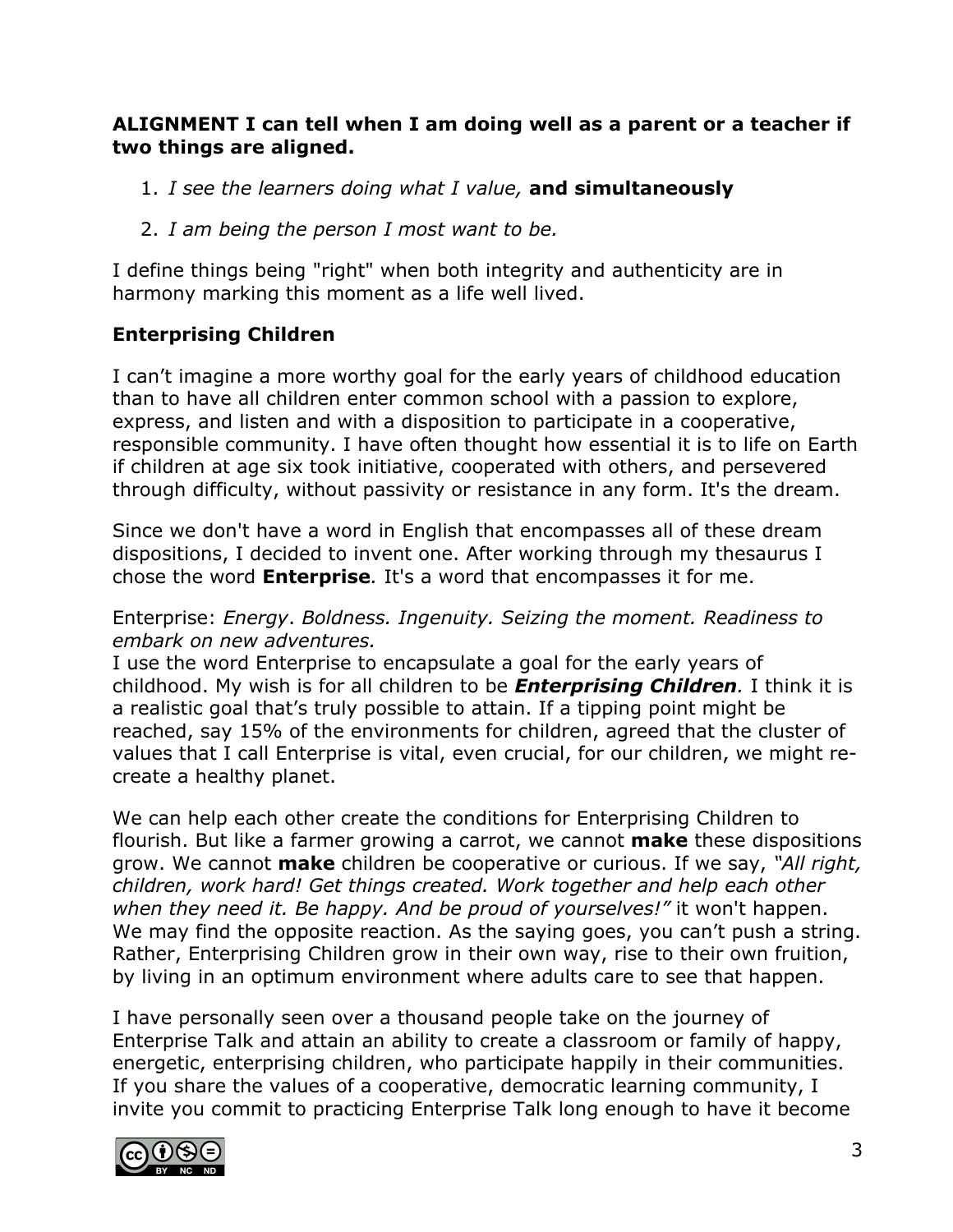natural. Like so many have said to me, *"I will never go back to how I was before."*

# **How We Really Have Influence**

I think it is worth pausing here to examine effective leadership—how one wins friends and influences people, so to speak— and the words "teaching" and "parenting" when used as verbs. Both have a simple meaning when we think of them as nouns, a job description or the name of a role, but neither clarifies what one does to teach or to parent. How do you teach? How do you parent? Both are indescribable endeavors that some call an art, which we recognize and value.

I want to make a distinction here between what teachers and parents do behind the scenes and what they do in the moments of interpersonal action. Most of the real work in both roles is in setting the stage—the all-consuming work, time, and energy spent on ensuring great opportunities: planning, reflecting, documenting, gathering, and creating the physical conditions for others to experience. Enterprise Talk guides the "being with" side of influence—the facilitative leadership component—the way we bring ourselves to the children in the moments we are with them.

I have watched with students hundreds of hours of videotape in the pursuit of understanding how we best have influence upon children. Gradually, over 18 years of videotaping, I began to see general patterns of effectiveness within the complexity and uniqueness of people and circumstance. When I select recordings that illustrated effectiveness and showed them to parents and teachers, the groups agreed: facilitative actions have a basic core: people who are maximally effective, do three things:

- 1. **They model.** They act as they want the learners to act. If they want learners to be friendly toward each other, they are friendly toward each person. If they want people to laugh, they laugh. If learners do not know how to do something, they show them how themselves. If they want the community to create beauty and order, they create beauty and order themselves. Each aspect of their intentions is visibly present in their being.
- 2. **They inform.** They tell about things. They describe happenings. They recount events. They tell stories. They explain. They talk about opportunities, problems and possibilities. They share what they have seen and done.
- 3. **They respond positively to what they value.** Good teachers don't dwell much on inability. Rather they support incremental goodness in the

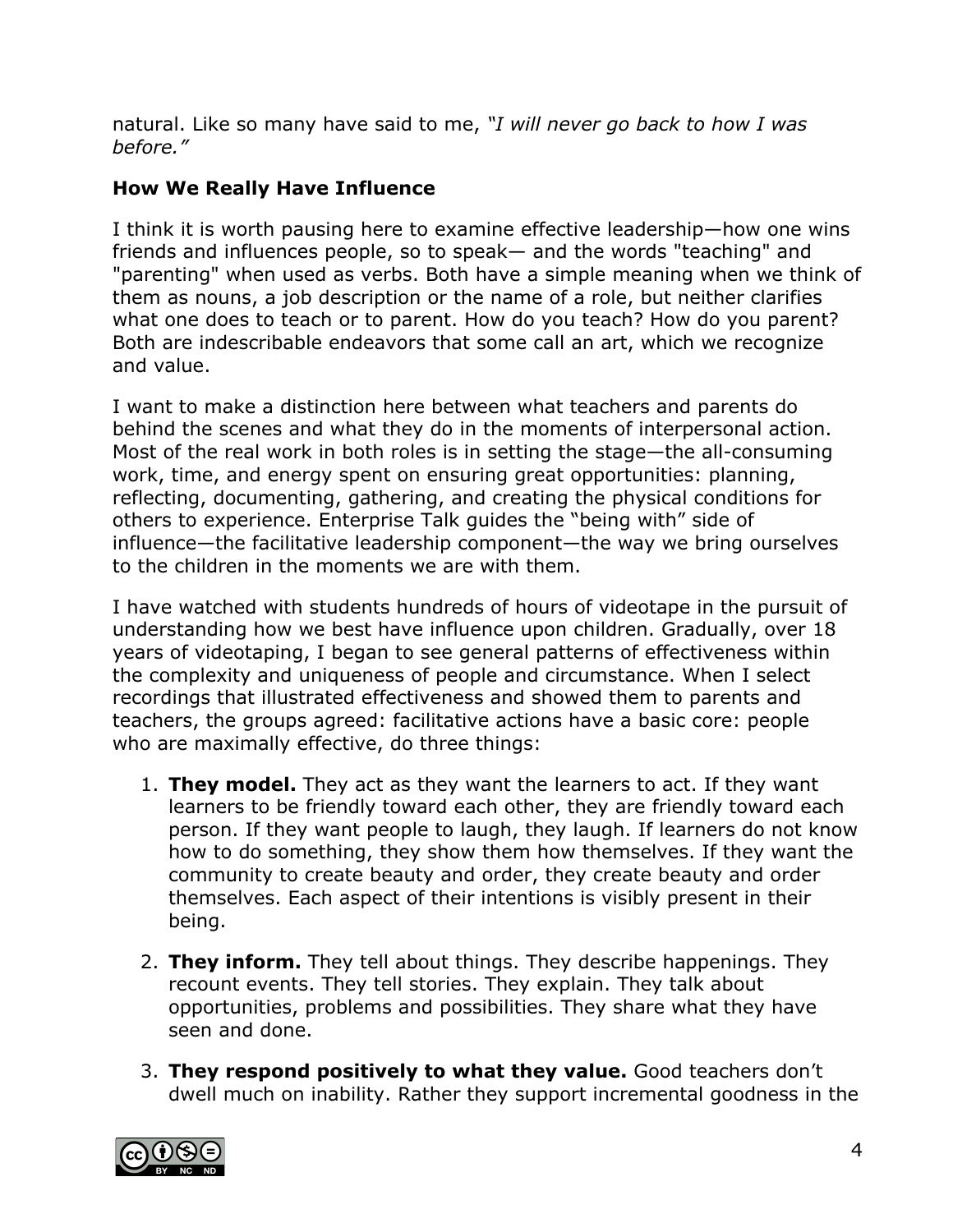direction they wish learners to grow. Since teachers continually lead learners into areas of risk and incompetence, they take care to respond assuredly with warmth and support in a way that fits each individual. These acts of attentiveness are not rewards as much as they are as an expression of feedback for what the learner is doing with their life, creating a kind of vision back for the learner that enables them to go further.

When I think of the people who have had the greatest difference in my life, Ms Noris Daniel and Rita Smilkstein, for example, I can see them doing exactly this. Each was an example of someone who lived a rich, full life in accord with their expressed ideals (**model**). Each told tales of their lives and opened worlds of possibility and promise that I knew nothing about (**inform**). And when I tried new things, took my tentative steps in new endeavors, each was amazingly supportive in their attention and interest in what I was doing. I left encounters with them incredibly affirmed (**respond positively**). If we examine the lives of great leaders, such as Martin Luther King, Mahatma Ghandi, Desmond Tutu, and the late Superintendent of Seattle Public Schools, John Stanford, we see this, too.

Nothing here has anything to do with control. Nothing directs. Nothing demands. To model, inform, and respond positively is to choose a path that lets others be who they are. It leaves open choices for them and yet it influences them strongly. I believe unequivocally that those three fundamentals form the central basis of influence we have on other people. I believe this is true in all domains — in business, in school leadership, and in the classroom. It's that simple, but the challenge is to behave this way consistently—especially when things get dicey.

## **The Path of Habit**

We do as we have practiced, whether we like to admit it or not. We are our synapses and neurons and continue to impulsively react in the ways that have evolved in the years of our lives. It is hard for anyone to be any other way than what they have experienced. Although we may profess to have an intellectual understanding of great teaching, behaving spontaneously as the best teachers do can be tough.

Sometimes I can do it when everything is lined up in my favor: when I am healthy… when I am rested… when personal life is calm… when the children I am with are busy and calm, too… when magically the moon and stars are in alignment… and when the troublesome one is absent, I can model smooth confidence, inform without pushing, and spread good cheer.

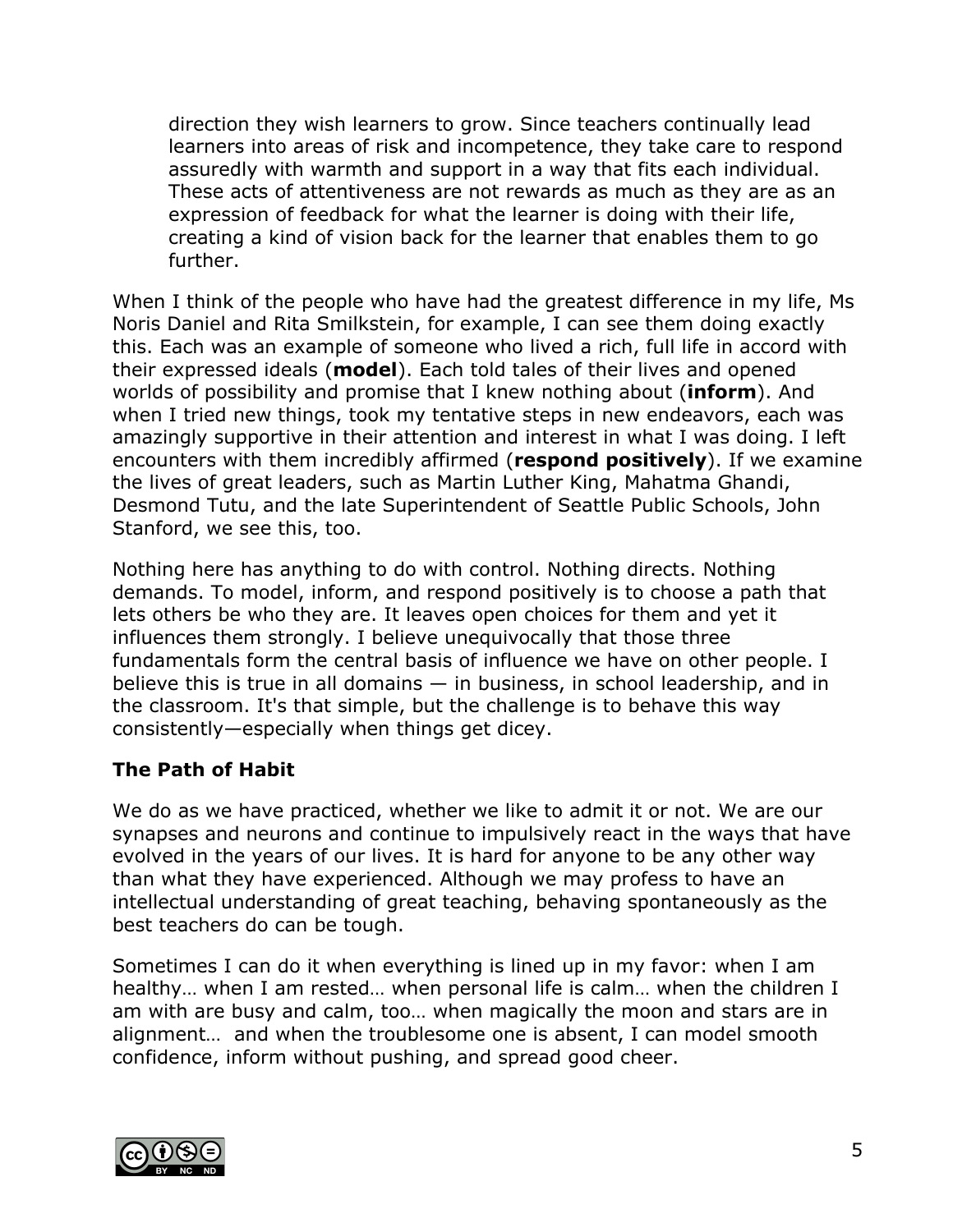But give me trouble, test me with the unexpected, cause me stress, and I become a person that is not quite so lovely. In my anxiety and discomfort I return to neural pathway talk; old words and voice tones of control and disapproval arise. Out I blurt and the children's spirit snuffs out like a candle. Immediately I am trapped in a battle of will. I am emotional. I want control. All these are the antithesis of helping others. As a result, at the very instant children could use great leadership the most, my habitual words and actions betray. The children see it immediately. They know, and they copy that way, too.

### **Being the Person I Most Want to Be**

In times like these, I want a way to self-correct, because in the dicey moments I am not receptive to anyone's help. I want a handrail just for me to get stabilized. I want something solid to guide me — something to help me set aside these dominant, ineffective habits — something to help me create a positive path, so I have access again to my humanity and my positive regard for the children. Like spilled milk, I want to clean it up myself. Calling attention to the mistake most likely would make me defensive and the situation worse.

I offer Enterprise Talk as a guide to maintain the path you have choosen for yourself. — a way for you to practice expressing yourself to children, inventing in the dicey moment, without having in mind only your old habits. Enterprise Talk helps you model, inform and respond positively to what you value.

# **The Prohibitions and Guides of Enterprise Talk**

### **THE PROHIBITIONS**

The foremost rule of Enterprise Talk is **No Directions. No Questions. No Praise.** I invite you to set aside whatever you think of this idea and take on the challenge of avoiding what doesn't work.

**I invite you to stop telling other people what to do.** Such talk is rampant: *Come in. Sit down. Hang your coat over there. Use your words. Stop that. Put it in the trash.* In some cases, directions constitute most of what teachers say to children. If you think about it, when a child is told what to do, he or she as only two choices: (a) do as requested — *acquiesce*, or (b) not do as requested — *rebel.* Neither acquiescence nor rebellion is a value I want to teach. They are not on my list of attributes of good character. I want children in my community to take the initiative to act responsibly for the good of themselves and the good of others. If adults constantly tell children what to do, they prevent the opportunity for initiative. In schools or homes or

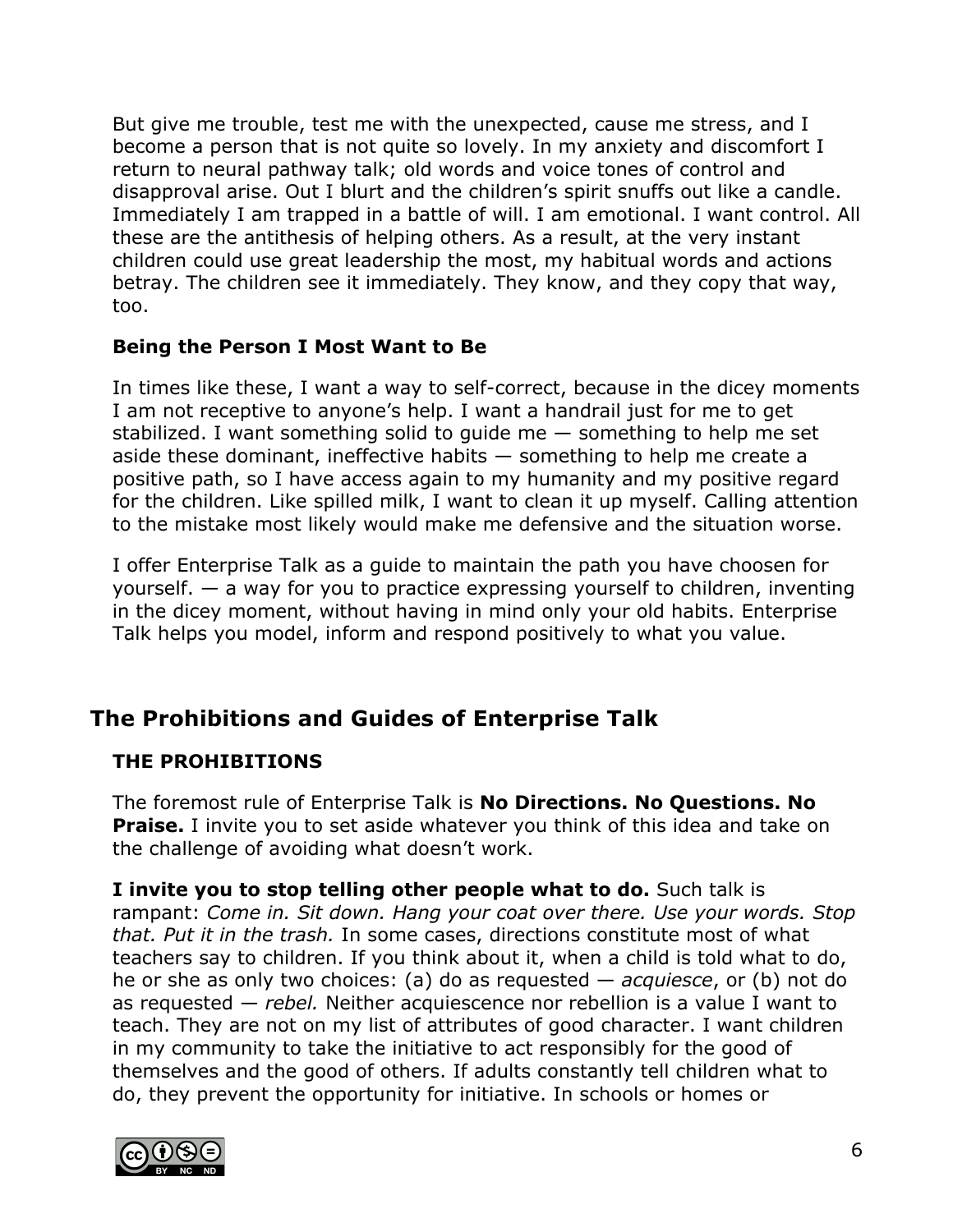workplaces filled with directions, underlings wait to pick up or brush teeth or act until they are told to by the boss.

**I invite you to stop asking questions about what to do.** *What are you supposed to be doing right now? Where does your coat go? How do you think she feels when you do that? What do you say to him?* Most of us have been told that asking questions is a good idea, and some types of questions are indeed worthwhile. However, most questions teachers ask are not. Here is the test I use: if a child successfully answers the question, the question may have been worthwhile. If the child does not, you have given the child a lesson that says, "I am not capable here." He or she is in an unpleasant spot and knows it. Those children you know who answer questions readily may already be doing well in your school. Those children you most want to engage often will not do so if you start with a question. ("What did you do in school today?") Questions are often the least effective means of eliciting what you desire. The guides of Enterprise Talk are fully testable. You can see for yourself they work. I challenge you to stop asking all questions of children, especially in free play times, until you fully acquire habits of talking of which you are proud.

**I invite you to stop praising what children do.** *Good job. That's a pretty picture! Lovely. I like the way Mary and Louise are sitting. Nice, Jenny!* I am not referring to stopping all positives. I wish to direct your attention to that subset of positive responses in which you make judgments. Being evaluative is the problem here. A statement that appraises the value of children or their work can be counterproductive. Imagine someone says to you, *"I love your hair! It looks great today."* If you have just had your hair done, the words seem genuine and can be warmly received. If your hair is in its daily, regular condition, such words of praise are suspect: you may want to check the mirror.

Often the actions or works of children are not self-recognized as worthy. They don't usually think their painting is pretty, but it may have other qualities that deserve to be noted. Also, if one child's work is praised, the children who hear that may compare their own and wonder if what they did is less worthy. Over the long term praise leads children into seeking approval rather than pursuing their own intrinsic satisfactions.

For example, hoping to attract the rest of the class the teacher says. *"I like the way Mary and Louise are sitting."* Effect? First, it is not likely to attract the other children to circle time; it doesn't work, but we do it anyway. Second, it may send exactly the wrong message to Mary and Louise. I am sure we have all seen how easy it is for some children to get trapped into becoming very, very good, extracting all the approval they can in pursuit of self-worth. If we look at this from above, the best message for Mary and Louise might be, *"Get a life."*

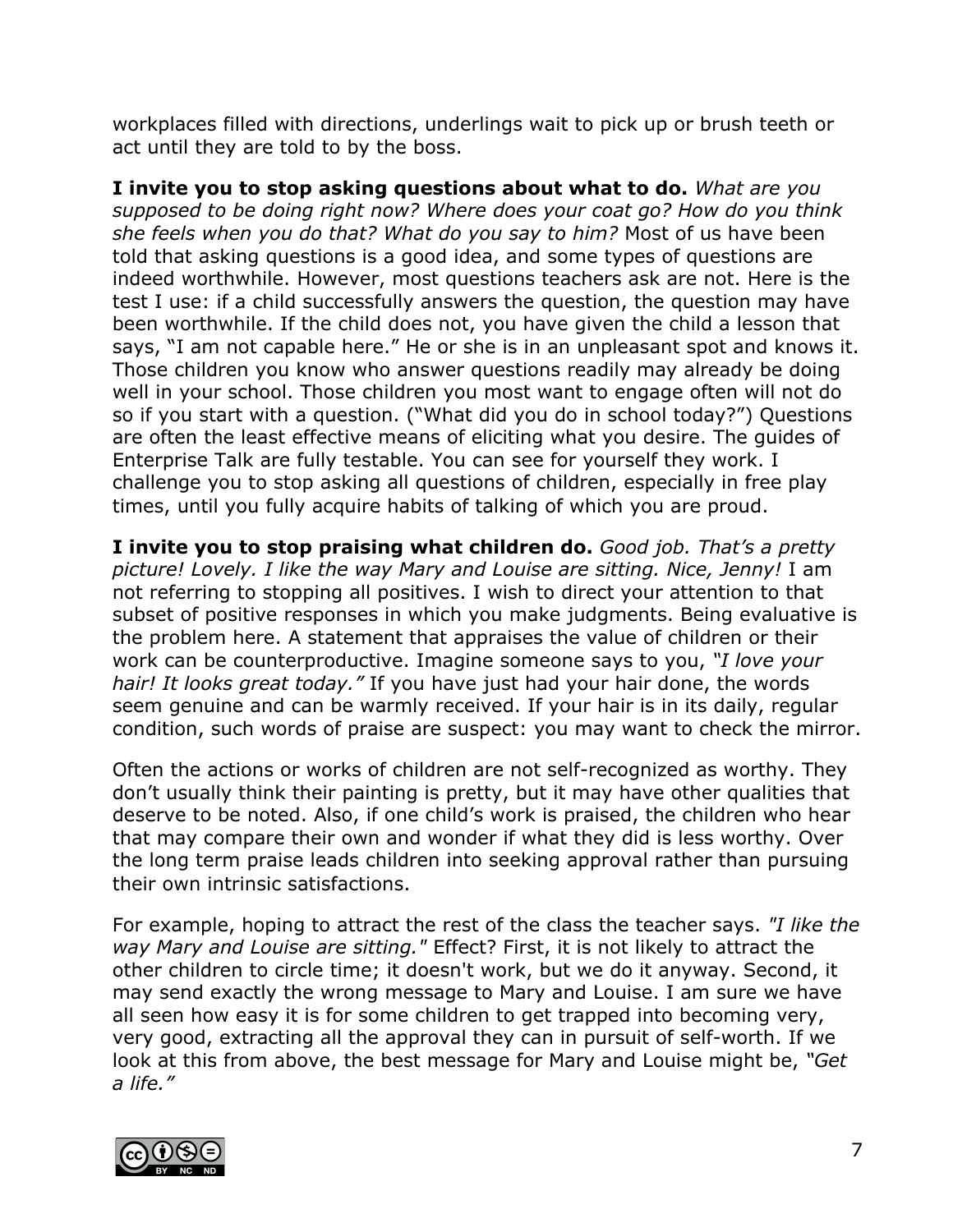The major problem with words of praise is that they are often not authentic.

**The purpose of the admonition to stop the directions, questions and praise is to open the opportunity of the moment to say something helpful, honest, and effective.** The challenge in Enterprise Talk enables you to prove or disprove this yourself. You can systematically research this proposition immediately with your own children, just as thousands of teachers already have. The proof is in the efficacy you find in your own life in becoming who you wish to be. You choose for yourself.

Most people at this point are somewhat aghast. We have a big empty hole. What is missing is a clear understanding of what you *can* say. The Guides provide the six kinds of actions to promote in your teaching or parenting.

# **THE GUIDES**

# **DESCRIPTIONS**

*You have a yellow bolt. Four of you are working together. Clouds of pink fill the page. Those are called quads. The pen dried out. It smells sour.*

**Descriptions convey in language what the child can perceive presently—what the child is now seeing, hearing, feeling, touching, smelling.** Here is the essence of being informative. This talk gives children a freedom to be who they are in the moment, attend to what they want to attend to, explore, invent, and create. The children hear the vocabulary for what they see before them, providing the fastest way to learn language and the tool language gives to think with.

## **NARRATIONS**

*You brought the stapler. Jenny is folding the scarves. You are filling it up to the very top. Mark is handing out the cups. Carlos joins us. You hung up your coat.*

#### **Narrations put the child's actions into words as the child is doing it like a sports announcer delivering play by play coverage of events as they occur. Most narrations start with "You…" or the child's**

**name.** These statements are factual and objective, as descriptions are; however, they are about the child's actions not perceptions. Descriptions are about input, what the children are taking in through their senses; narrations are about output, what the child is doing. Besides teaching verb vocabulary in a powerful way, this talk highly reinforces the child's action. It recognizes and implicitly validates behavior. Most of the time, what an adult narrates will be repeated again and again. You can test that for yourself. Say, "You jumped

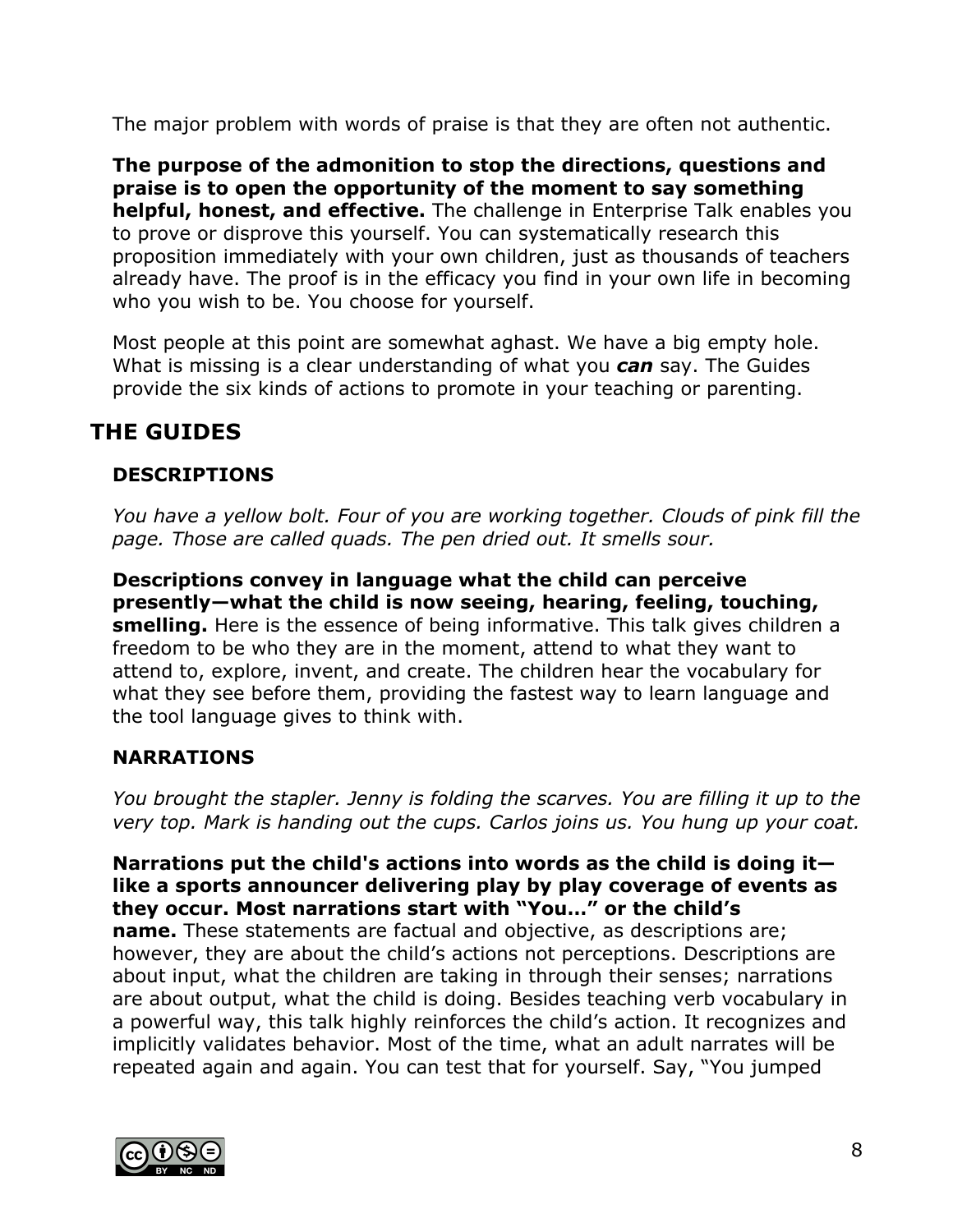down!" after a child jumps, and the probability is high the child will jump down again.

This powerful reinforcing quality of narrations has two dangers. If you use it too much or for inconsequential, well-established actions, children may be annoyed. "You are breathing." But for the first time a child ties her shoe, "You tied your shoe!" Authenticity, again, is the criterion. The second danger is to use a narration for actions you do not value. People do it often. "You left your coat on the floor." "You bumped the table." "You spilled." "You knocked over their building." Narrations support these actions, too. The child may be more likely to do this again. You may have wondered why that child keeps knocking over the buildings. That is who they are, of course. The child learns to believe that who I am is a building destroyer.

## **SUBJECTIVE-TALK**

*I am watching you. I'll be right back. I have to go get the lunch. I saw you and Yolanda at the store. My cat keeps eating the butter. I enjoy seeing your paintings. I have towels if you need them.*

### **Subjective-talk is about your own actions and thoughts that relate to the child's current situation. Most self-talk statements begin with**

**"I…"** These are usually easy for teachers to include in their talk, although some teachers have never been told that sharing of themselves personally with the children is exactly what to do. Your gift to children is who you are uniquely. What you have experienced, what you see, think, and feel is the substance of what you offer that makes a difference in the lives of others.

# **All Three Together: Describe, Narrate, and Talk About Yourself**

Those are the three central ways of expressing you that allow others to be who they are and you to be more like yourself. Descriptions, narrations, and subjective-talk are the guides to formulating what you want to say, especially in situations where you are uncomfortable. Enterprise Talk says, "When you want to give a direction, question or praise, it is time to put a cork in your mouth and think. There must be a way to manage here without controlling what the children do or decide."

For example, Mark and Terrance are squabbling over something they found in the corner of the play yard. They are obviously upset and you know nothing of the cause. Because nothing is simple, you are headed inside with Shasha who has just hurt her finger and is crying, too. Enterprise Talk creates this kind of dialog internally: *"Mark give it to me… oops… direction… Knock it off you two… can't say that either… hmmm… all I can think of are directions or questions… ok… what do I say…this is hard… start with I… I… I… where am I in this?"*

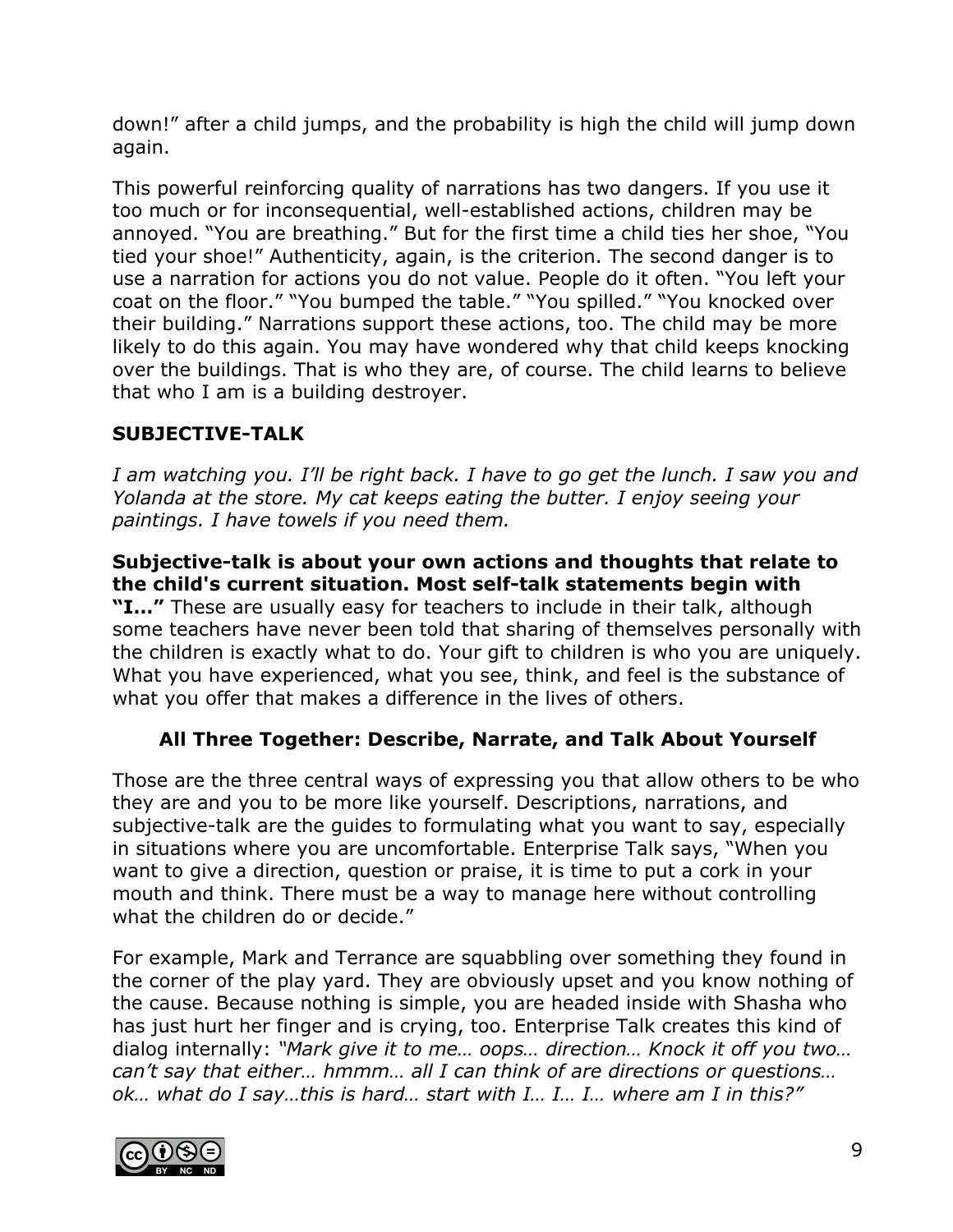In the interim, words such as these have a chance to be created: *"I am headed inside with Shasha. I can't help you boys right now. I want to know. Shasha needs a bandage. I would like you come along, if you want, so you can tell me."*

It may not be easy at first, but it does get easier. I trust that the change from talking the first thought to a form that follows these guides will allow you to authentically express what you truly think and feel. You may treat children with more respect, allow them to take more responsibility, and even have significantly fewer conflicts to solve. This I guarantee: if all the teachers you teach with follow the guides of Enterprise Talk, the children will, too, with each other.

You may be thinking, "How do I get children to do what they need to be doing if I can't tell them what to do? (Tom doesn't know what I really face.)" Yes, that is a problem, before I address it, I would like you to consider the next two guides in Enterprise Talk. These point to ways to be more effective in expressing positives. The more you support the children who are doing what you desire, the less you will feel the need to direct. Here are two effective ways to respond warmly when children take positive *initiative*, when they act *courteously and cooperatively* with each other, and when they *persevere* at difficulties. A third guide provides a sequence to follow when you want particular things to happen.

## **NON-VERBAL RECOGNITION**

Wink. Smile. Send a positive message in the way you hold your body, the expression on your face and the noises you make. *Wooo! Zowie! Yeah-yeah-YEAH!* Communicate your pleasure in valued behavior by facial expressions and body language. I think it is difficult to overstate the marvelous power and effectiveness of non-verbal positive communication. You can give a 'high-five" to children at the beginning of the year and still do it at the end of the year. It never seems to wear out.

I know a school that decided to try a Non-verbal Recognition Day. For one day all the teachers decided to give more non-verbal positives to everyone, each other, the children, the principal, the secretaries, the maintenance staff, the kitchen staff — everyone. Trying it once, they were convinced. They had the best day ever. The children were happier. They behaved better. They worked harder. And everyone was happy to be there. I would like to see schools make Mondays always an enhanced Non-verbal Recognition Day, to get everyone back in tune after the weekend.

## **INTRINSICALLY-PHRASED RESPONSES**

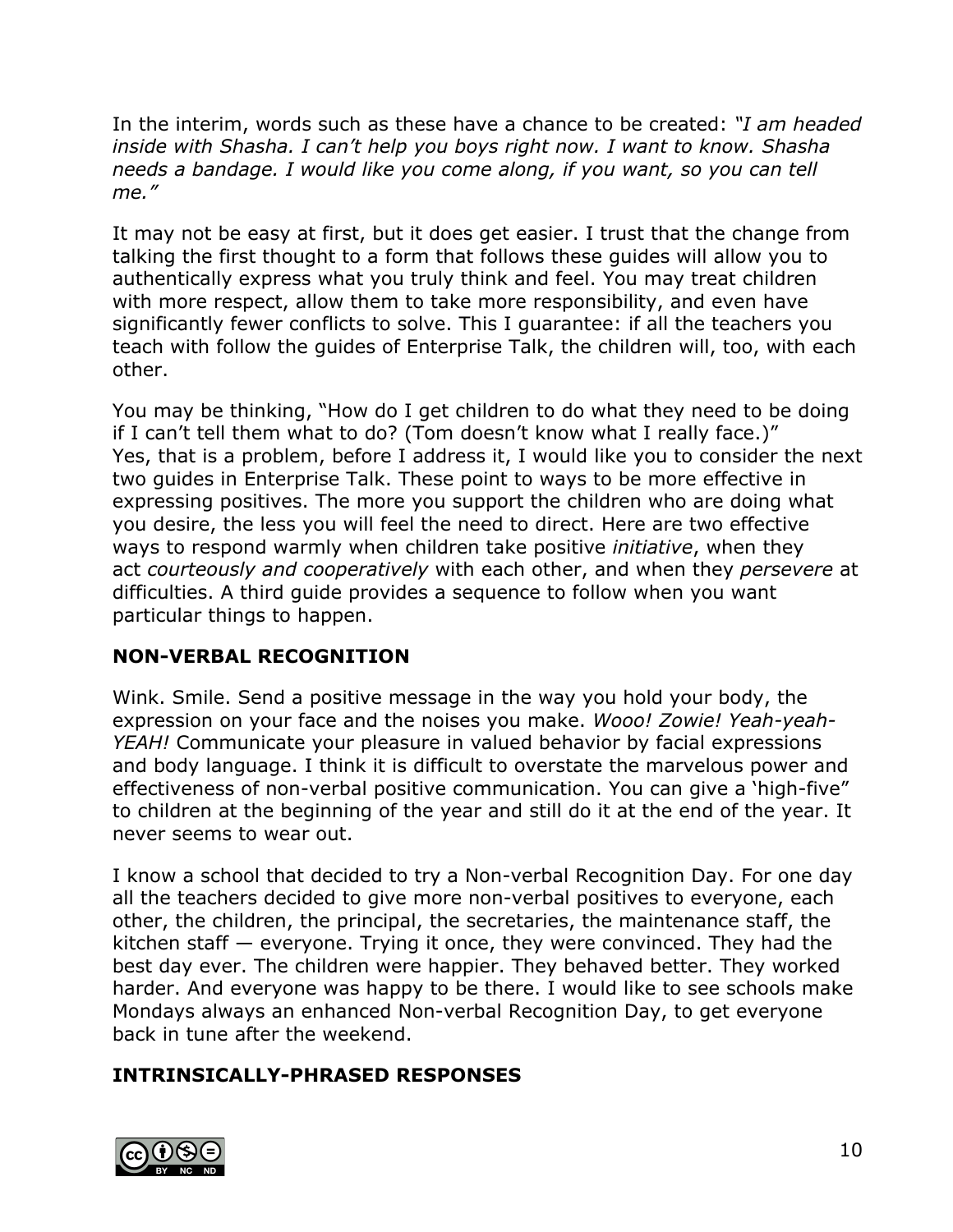If you take a glance back at the values I described at the beginning of his article, you can see that what I want to see happen with children, as well as the Sixteen Capabilities, would ideally be self-perpetuating. The children would keep taking initiative and acting responsibly because they wanted to, not because the adults were artificially supporting it. Extrinsic means coming from outside. We want children to do educative things because it is *intrinsically* beneficial; they would keep doing it for inner reasons that may or may not be acknowledged.

We cannot provide intrinsic rewards, but we can talk about them as existing in our human mind. By talking about beneficial thoughts and feelings that are occurring for me, children may be more likely to notice something like that occurring for them, too. These acts of attentiveness are not rewards as much as they are as an expression of feedback for what we are all doing with our lives, sharing a kind of vision back for the learner that enables them to go further.

*I clean up the kitchen right away so I always have a clean kitchen to start cooking.*

*I floss my teeth because I have found I feel better. I am taking care of myself. I love it when I am finally able to do something that was difficult.*

I listed as many words as I could find that described those inner satisfactions that keep people doing the difficult and challenging things in their lives. When I culled the list to those that applied most readily to children, I found they generally fit into four clusters.

**ENJOYMENT** *"It's fun to do, isn't it?"*

pleasure  $\sim$  delight  $\sim$  happiness  $\sim$  thrill  $\sim$  joy  $\sim$  amusement  $\sim$  gratification  $\sim$  savor the feeling inside  $\sim$  pride  $\sim$  satisfaction

### **COMPETENCE** *"You did it!"*

success  $\sim$  mastery  $\sim$  know-how  $\sim$  expertise  $\sim$  accomplishment  $\sim$  achievement  $\sim$  skillfulness

#### **CLEVERNESS** *"That's tricky."*

new  $\sim$  unique  $\sim$  brainy  $\sim$  smart  $\sim$  intelligent  $\sim$  bright  $\sim$  witty  $\sim$ ingenious  $\sim$  quick  $\sim$  original

**GROWTH** *"You're sure getting bigger!"*

ready for new challenges  $\sim$  older now  $\sim$  more grown-up  $\sim$  more independent

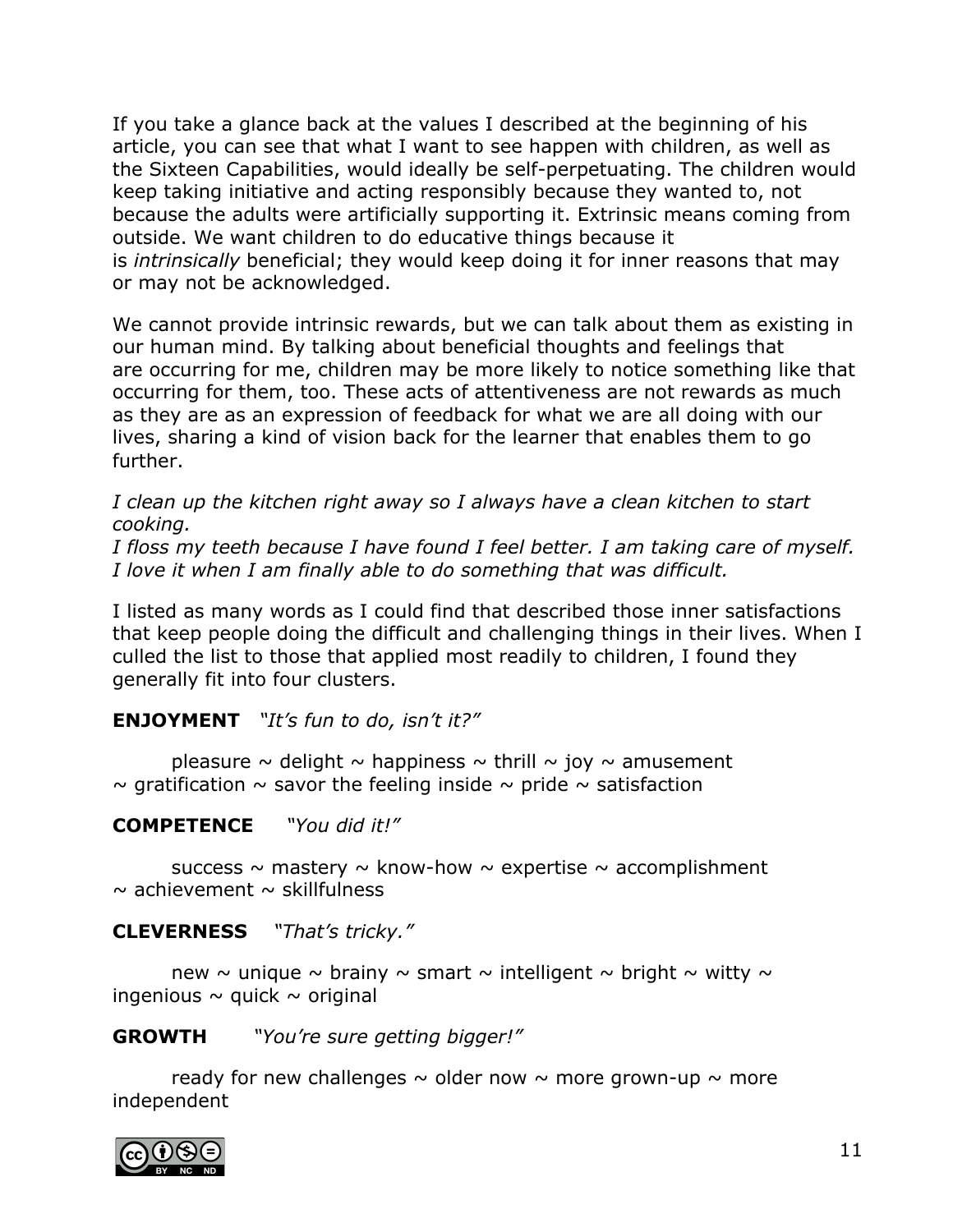To offer an intrinsically-phrased response, I place one of these ideas in a sentence that either talks about those feelings in myself or offers that as a tentative possibility in the child's experience. For example, a child shows me her painting; I can use the base idea in each of the clusters to invent an honest response.

*I sure enjoy painting, too! You have become a painter. It feels good to create something totally original, doesn't it? You couldn't do that last year!*

I found this difficult to do at first, so I posted this list near the children's lockers where I could look at it every day, and parents could see it, too. When I highlight naturally occurring feelings of self-worth and self-satisfaction that accompany competent and socially constructive behavior in an authentic way, children light up like I flicked a switch. The wheels seem to turn inside.

# **DESCRIPTIVE CUE SEQUENCE**

Now to address the problem of getting children to do what you want them to do without directing. (Once you decide to not tell children what to do, you might as well include dispensing with those artificial standbys, *"you need to…* wear a coat" and *"it's not ok to*… scream." Who is 'needing?' Who is the one with the 'ok' in mind?) Coats keep us warm. Screaming gives me a headache. We face the challenge to talk straight  $-$  to say what we really mean from deep inside.

Instead of giving a direction, try this sequence.

- **Signal.** The child needs a cue, such as*, "It's time to…* get ready for outside" or set some physical signal that means it is time to start  $-$  ring a bell, flash lights, play music, etc. I let the signal take effect. I wait 10 to 15 seconds, recognize those children that take desirable actions by describing, narrating or sending non-verbal recognition. I find that usually this works. If it is still not completed sufficiently, I go on down.
- **Describe what needs doing or where things are.** *The pens go back to the holder. Your coats are in your lockers.* In most cases this works.
- **Model the behavior you desire while describing your thoughts and decisions aloud with subjective-talk.** *This pen is left out. If it has no cap, it will dry out. I wonder where the cap is. Ah! There it is. I will put it on and place it where it is ready for use tomorrow.* This step is most used when the action is unfamiliar to model what is desired.

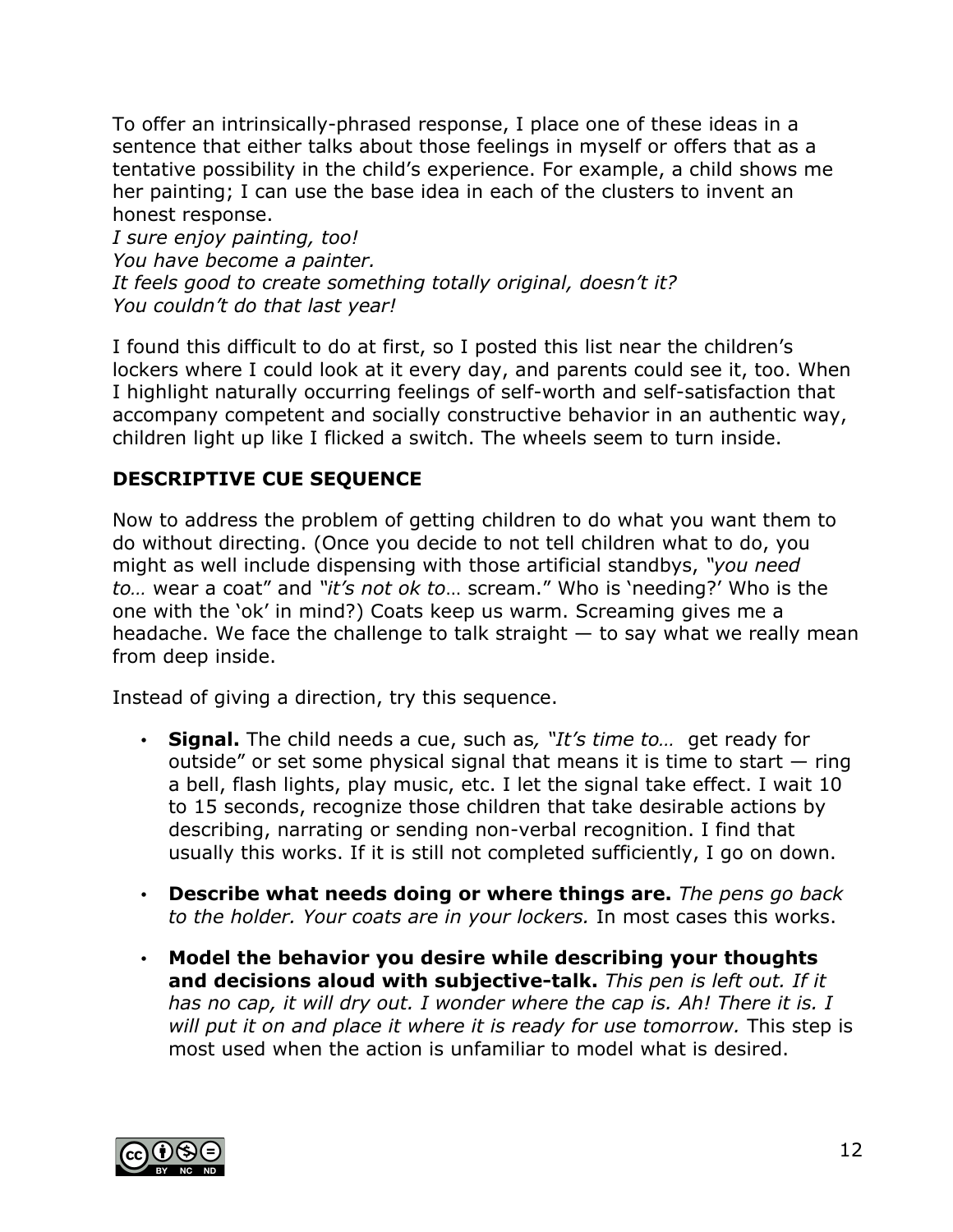• **If, after a time, a child fails to voluntarily join the efforts, issue a clear direction.** For most of the things I want children to do, I can wait a very long time. Usually some children will take it upon themselves to do what is necessary for the community and some children may not. Whatever: this is today, and I trust that voluntary participation will grow if I remain consistently truthful.

*(Here is a general rule I follow. You can try it if you like. I count the nonworkers, looking to see if the number of children who are not contributing in any way to the community work is greater than 20% of the class. I call it the 80% rule: I want 80% of the class to function on the signals and descriptions, the first two steps. For a group of 20, if 4 children stay uninvolved, I think things are fine. Gradually, maybe months in the future, those four will come along with the majority. At that point if they join, they do so on their own initiative. If today the non-group is 5 or 6, I can only conclude that I am not in the lead. Like a drum major in a marching band, if the band turns left at the corner and I continue in a daze going straight ahead, I am no longer the leader.)*

• **Draw a line.** If all else fails, and I have been there with many very resistant children, I restrict participation in whatever is next in life until some level of action in the desired direction has been made. A tiny step seems enough. *When the water is off the floor, you can continue to play.* Community participation may be a new awareness for some children.

A posted chart of the Descriptive Cue Sequence has been helpful for teachers and parents to see. It cleverly stimulates a conversation about responsibility and facilitation among the adults who care for the children.

## **COMPETENCY ACQUISITION — MAKING IT NATURAL**

Enterprise Talk is testable. These are not personal qualities or abstract attitudes one is supposed to have, such as encouragement, creativity, respect, or patience. **These are actions**—specific observable and countable events. We can see them happen; we can endeavor to invent them in any moment; we can listen to ourselves do them; we can immediately observe their effects. We also get to make the judgment about their efficacy. If these 6 things work, you will see children spontaneously doing what you value and you will be more like the teacher or parent you aspire to be.

You have to do the personal research, however. Simply reading this article doesn't make the change. We all have brains that function habitually. Synapses and neurons connect through practiced habits. Altering habits takes a bit of time and consistent practice.

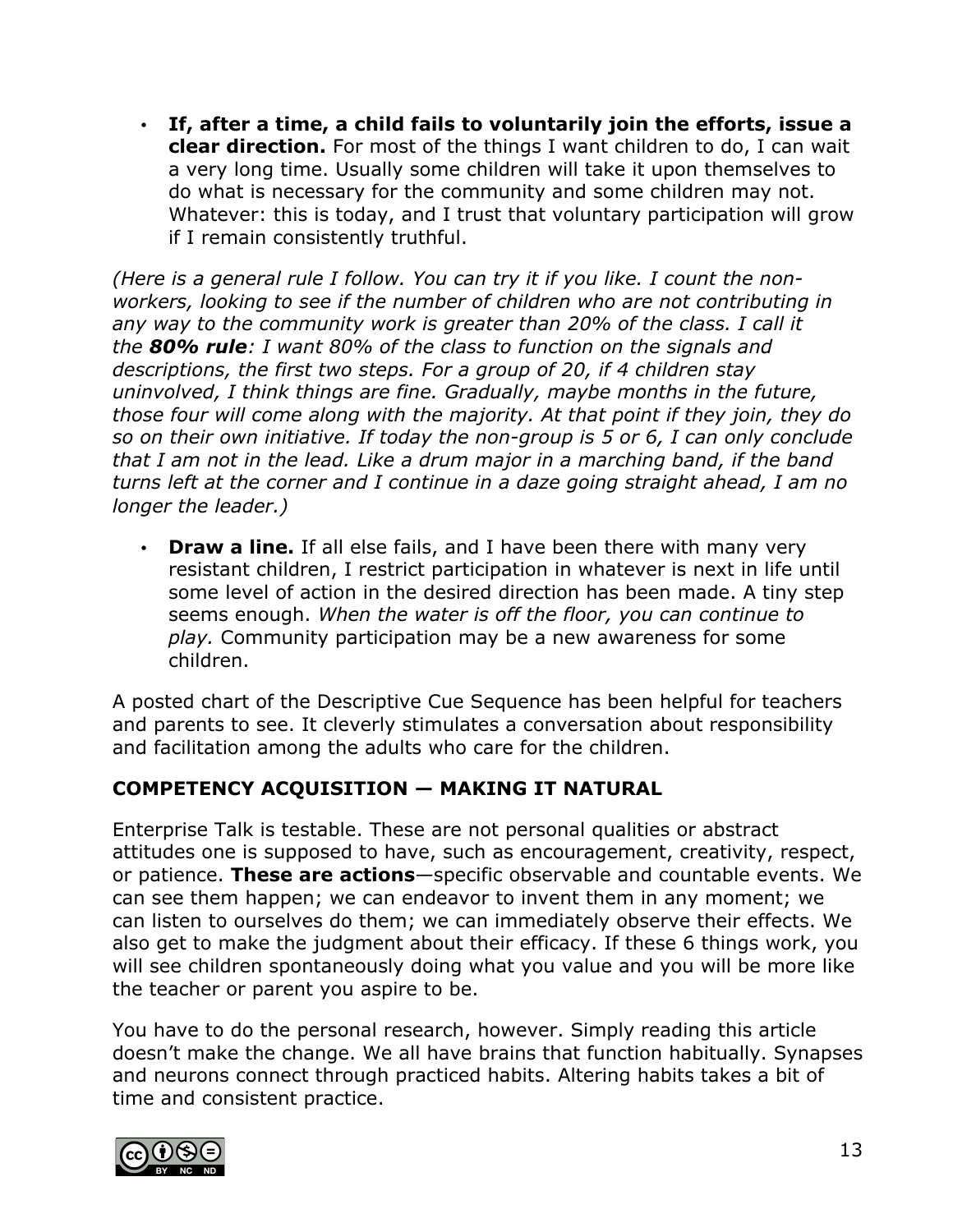Richard Boyatris outlines 6 stages in competency acquisition, a flow natural to brains, so we might as well enjoy the train ride. Mistakes are essential to progress. I like to think saying, "oops," is a way to practice being present when discovering you have just made a mistake. No need to fret about it. Oops.

- **Recognition**  $-$  you have to find out some way exists that was previously absent from your thinking
- **Comprehension** you have to understand it by trying it. Only by trying to create examples of these 6 guides will you begin to comprehend the distinctions
- **Self-assessment** you can have the best intentions, but without actually devising a way to see the reality of yourself, it is difficult to isolate one's deficits and celebrate one's strengths.
- **Experimentation** once you know what you do in reality, one enters a period where you play around with it, trying it this way and that, modifying, ignoring, or changing it, to see on how it works with children in different situations at home and at school.
- **Practice** then once the intention is clear and you have discovered what works for you, it is time to practice. Practice is making a commitment to act this way 100% of the time. In my experience, practice takes at least a year.
- **Natural Ability** now it is yours to use, stretch or disregard. It's usefulness as a guide can be discarded. The handrail is no longer needed when you can walk alone.

If you want to take this on, I recommend a tape tally method. You can attach a short piece of blue tape on the back of your hand. A fine point permanent marker works well to make a tally mark. Most people start by counting the number of directions they give children over 20 minutes of the most difficult time of the day. A couple more days of counts on seems to yield a representative sample of your reality. I usually recommend people count two things at once, such as directions and descriptions, or praise and non-verbal recognition. The tape makes it easy to keep record because you can simply stick it onto a wall or piece of paper with the date. If you make a mistake, It's no big deal: it's your journey towards your aspirations.

If a child asks you what you're doing, you can say, *"You discovered what I'm doing! I am working on how I talk to children. Each time I tell anyone what to do I mark this tape. I don't want to tell you what to do, because you know that* 

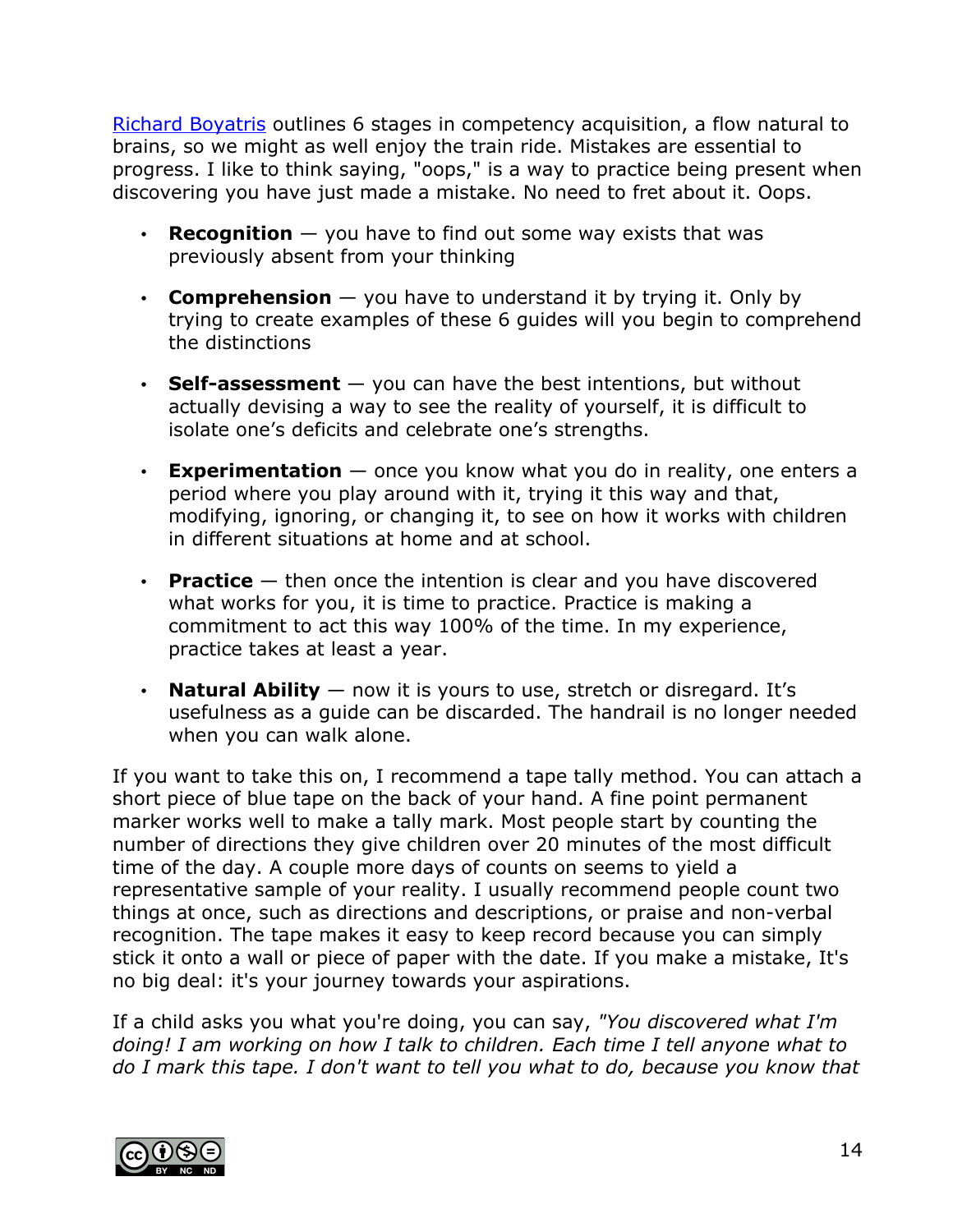*already. Sometimes it just comes out. I'm working on being the person I want to be."* Usually they will want to help you count.

All nine are easy to tally: three prohibitions to **decrease** *(directions, questions, and praise)*; the six guides **increase***(descriptions, narrations, subjective-talk, non-verbal recognition, intrinsically-phrased responses, and descriptive cue sequence)*. Those who tally together can laugh at the mistakes and stay joyfully committed to the work.

## **The Possibility of Integrity and Authenticity**

I know of nothing that I can say or recommend that promotes as much possibility for transformation as Enterprise Talk. Following these guides one can take tangible steps everyday to being less controlling of children and more honestly representing of one's values for children and one's desire to be fully present. Nothing in Enterprise Talk tells you what to do in any circumstance, because you are unique, your children are unique, and your situation is unique. You are the only one who can bring your heart and soul to the children you love—being with them here and now with the gift of your genuine self.

# **Reflections**

Thousands of leaders of all age groups, babies to adults, have taken on the challenge of Enterprise Talk. Every one I have ever encountered who has actually counted their talk habits and committed themselves to talk differently has become happier with themselves and more energized by being with their children. Here are some of their words.

*"Narration really stood out for me. Not only is it easy to do, but it takes the place of so much baloney I used to do. Much of that was simply to get my daughter to do things without igniting World War III. My old talk, "Good job, Tim. What a good boy!" has changed to "I see you cleaned your room." I had no idea this was so powerful. It works! Narration not only helps keep my children more aware of what is happening around them, it keeps them actively involved. My daughter starts to do all kinds of things when I start to narrate actions that I think are positive. My children love to hear me say what they are doing loud enough for others to hear. I have a lot of practice ahead, but I hope to be very good at using all the components of Enterprise Talk."*

*"The hardest part for me is not praising children's efforts, but I found yesterday that giving the children a high-five and smiling at them when they did a 'correct' action (looking both ways before crossing the road) worked much better than stopping them and praising them. They were quite right to*